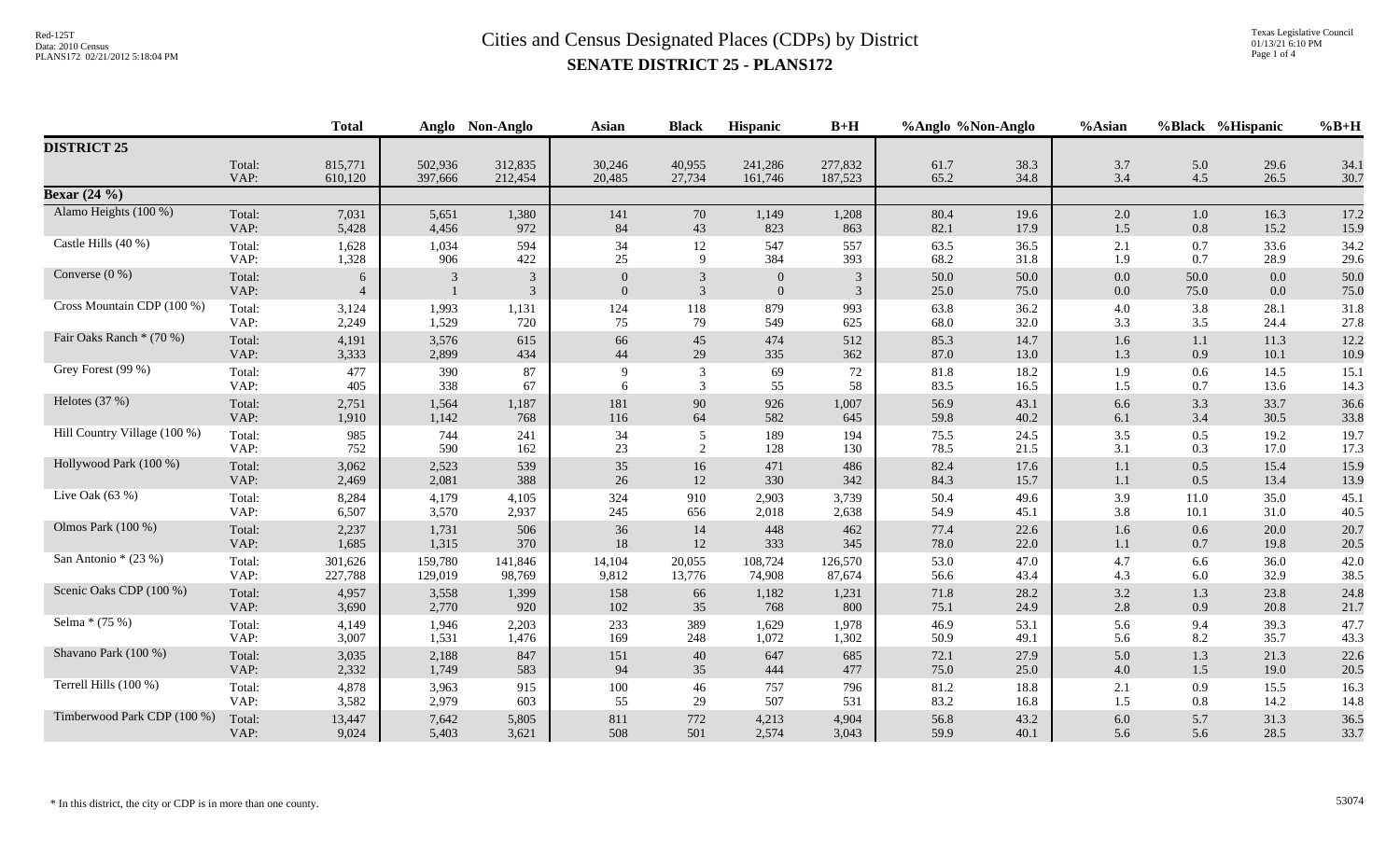|                         |                | <b>Total</b> |               | Anglo Non-Anglo | <b>Asian</b>                 | <b>Black</b>   | Hispanic       | $B+H$          | %Anglo %Non-Anglo |              | %Asian         |                 | %Black %Hispanic | $%B+H$       |
|-------------------------|----------------|--------------|---------------|-----------------|------------------------------|----------------|----------------|----------------|-------------------|--------------|----------------|-----------------|------------------|--------------|
| <b>DISTRICT 25</b>      |                |              |               |                 |                              |                |                |                |                   |              |                |                 |                  |              |
| <b>Bexar</b> $(24\%)$   |                |              |               |                 |                              |                |                |                |                   |              |                |                 |                  |              |
| Universal City (47 %)   | Total:         | 8,634        | 5,039         | 3,595           | 391                          | 847            | 2,389          | 3,148          | 58.4              | 41.6         | 4.5            | 9.8             | 27.7             | 36.5         |
|                         | VAP:           | 6,765        | 4,232         | 2,533           | 296                          | 597            | 1,613          | 2,177          | 62.6              | 37.4         | 4.4            | 8.8             | 23.8             | 32.2         |
| Rest of County          | Total:         | 36,266       | 21,613        | 14,653          | 1,670                        | 1,866          | 11,166         | 12,815         | 59.6              | 40.4         | 4.6            | 5.1             | 30.8             | 35.3         |
|                         | VAP:           | 25,570       | 16,015        | 9,555           | 1,072                        | 1,182          | 7,245          | 8,332          | 62.6              | 37.4         | 4.2            | 4.6             | 28.3             | 32.6         |
| Comal $(100\%)$         |                |              |               |                 |                              |                |                |                |                   |              |                |                 |                  |              |
| Bulverde $(100\%)$      | Total:         | 4,630        | 3,658         | 972             | 44                           | 62             | 841            | 893            | 79.0              | 21.0         | 1.0            | 1.3             | 18.2             | 19.3         |
|                         | VAP:           | 3,586        | 2,903         | 683             | 26                           | 32             | 593            | 624            | 81.0              | 19.0         | 0.7            | 0.9             | 16.5             | 17.4         |
| Canyon Lake CDP (100 %) | Total:         | 21,262       | 17,779        | 3,483           | 183                          | 200            | 2,842          | 3,017          | 83.6              | 16.4         | 0.9            | 0.9             | 13.4             | 14.2         |
|                         | VAP:           | 17,287       | 14,843        | 2,444           | 132                          | 133            | 1,953          | 2,075          | 85.9              | 14.1         | 0.8            | 0.8             | 11.3             | 12.0         |
| Fair Oaks Ranch * (5 %) | Total:<br>VAP: | 303<br>246   | 253<br>208    | 50<br>38        | $\boldsymbol{0}$<br>$\Omega$ |                | 46<br>34       | 47<br>35       | 83.5<br>84.6      | 16.5<br>15.4 | 0.0<br>0.0     | 0.3<br>0.4      | 15.2<br>13.8     | 15.5<br>14.2 |
| Garden Ridge (100 %)    | Total:         | 3,259        | 2,379         | 880             | 85                           | 288            | 491            | 769            | 73.0              | 27.0         | 2.6            | 8.8             | 15.1             | 23.6         |
|                         | VAP:           | 2,641        | 1,979         | 662             | 69                           | 230            | 341            | 570            | 74.9              | 25.1         | 2.6            | 8.7             | 12.9             | 21.6         |
| New Braunfels $*(82\%)$ | Total:         | 47,586       | 28,482        | 19,104          | 632                          | 1,142          | 17,203         | 18,161         | 59.9              | 40.1         | 1.3            | 2.4             | 36.2             | 38.2         |
|                         | VAP:           | 35,281       | 22,639        | 12,642          | 459                          | 744            | 11,264         | 11,929         | 64.2              | 35.8         | 1.3            | 2.1             | 31.9             | 33.8         |
| San Antonio * (0 %)     | Total:         | $\theta$     | $\theta$      | $\overline{0}$  | $\overline{0}$               | $\overline{0}$ | $\overline{0}$ | $\overline{0}$ | 0.0               | 0.0          | 0.0            | $0.0\,$         | 0.0              | 0.0          |
|                         | VAP:           | $\Omega$     | $\mathbf{0}$  | $\overline{0}$  | $\overline{0}$               | $\overline{0}$ | $\mathbf{0}$   | $\overline{0}$ | $0.0\,$           | $0.0\,$      | 0.0            | 0.0             | 0.0              | 0.0          |
| Schertz $*(3%)$         | Total:         | 845          | 586           | 259             | 20                           | 45             | 191            | 233            | 69.3              | 30.7         | 2.4            | 5.3             | 22.6             | 27.6         |
|                         | VAP:           | 658          | 462           | 196             | 14                           | 30             | 149            | 177            | 70.2              | 29.8         | 2.1            | 4.6             | 22.6             | 26.9         |
| Selma $*(0\%)$          | Total:<br>VAP: | 14<br>9      | 12<br>$\,8\,$ | 2               | $\overline{0}$               |                |                |                | 85.7<br>88.9      | 14.3<br>11.1 | 7.1<br>$0.0\,$ | 7.1<br>$11.1\,$ | 7.1<br>$11.1\,$  | 7.1<br>11.1  |
| Rest of County          | Total:         | 30,573       | 24,238        | 6,335           | 336                          | 422            | 5,374          | 5,749          | 79.3              | 20.7         | 1.1            | 1.4             | 17.6             | 18.8         |
|                         | VAP:           | 23,067       | 18,961        | 4,106           | 212                          | 259            | 3,447          | 3,690          | 82.2              | 17.8         | 0.9            | 1.1             | 14.9             | 16.0         |
| Guadalupe (62 %)        |                |              |               |                 |                              |                |                |                |                   |              |                |                 |                  |              |
| Cibolo $(100\%)$        | Total:         | 15,349       | 8,666         | 6,683           | 757                          | 2,414          | 3,626          | 5,847          | 56.5              | 43.5         | 4.9            | 15.7            | 23.6             | 38.1         |
|                         | VAP:           | 10,330       | 6,090         | 4,240           | 467                          | 1,570          | 2,185          | 3,681          | 59.0              | 41.0         | 4.5            | 15.2            | 21.2             | 35.6         |
| Geronimo CDP (14 %)     | Total:         | 147          | 119           | 28              | $\overline{0}$               | 2              | $25\,$         | $27\,$         | 81.0              | 19.0         | 0.0            | 1.4             | 17.0             | 18.4         |
|                         | VAP:           | 111          | 90            | 21              | $\Omega$                     | 2              | 18             | 20             | 81.1              | 18.9         | 0.0            | 1.8             | 16.2             | 18.0         |
| Lake Dunlap CDP (100 %) | Total:         | 1,934        | 1,213         | 721             | 3                            | 46             | 662            | 702            | 62.7              | 37.3         | 0.2            | 2.4             | 34.2             | 36.3         |
|                         | VAP:           | 1,442        | 973           | 469             | 2                            | 26             | 434            | 456            | 67.5              | 32.5         | 0.1            | $1.8\,$         | 30.1             | 31.6         |
| Marion (100 %)          | Total:         | 1,066        | 531           | 535             | 20                           | 59             | 463            | 519            | 49.8              | 50.2         | 1.9            | 5.5             | 43.4             | 48.7         |
|                         | VAP:           | 783          | 413           | 370             | 14                           | 49             | 308            | 357            | 52.7              | 47.3         | 1.8            | 6.3             | 39.3             | 45.6         |
| McQueeney CDP (100 %)   | Total:         | 2,545        | 1,696         | 849             | 14                           | 83             | 734            | 803            | 66.6              | 33.4         | 0.6            | 3.3             | 28.8             | 31.6         |
|                         | VAP:           | 1,977        | 1,403         | 574             | 12                           | 36             | 500            | 533            | 71.0              | 29.0         | 0.6            | $1.8\,$         | 25.3             | 27.0         |
| New Braunfels * (18 %)  | Total:         | 10,154       | 6,650         | 3,504           | 220                          | 224            | 3,027          | 3,225          | 65.5              | 34.5         | 2.2            | 2.2             | 29.8             | 31.8         |
|                         | VAP:           | 6,775        | 4,692         | 2,083           | 141                          | 137            | 1,776          | 1,898          | 69.3              | 30.7         | 2.1            | 2.0             | 26.2             | 28.0         |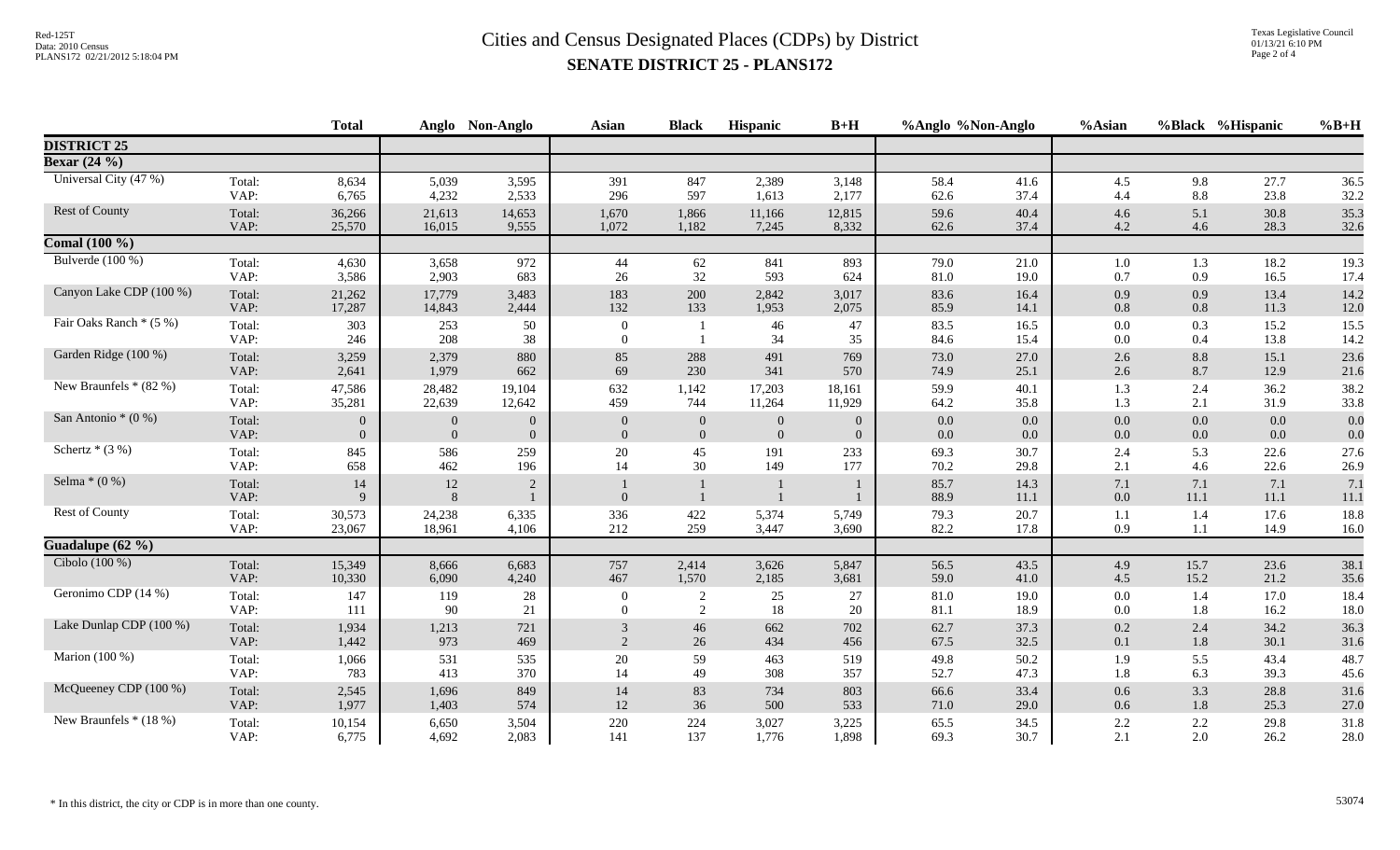|                          |                | <b>Total</b>     |                | Anglo Non-Anglo | <b>Asian</b>   | <b>Black</b>     | Hispanic        | $B+H$            | %Anglo %Non-Anglo |            | %Asian     | %Black %Hispanic |            | $%B+H$     |
|--------------------------|----------------|------------------|----------------|-----------------|----------------|------------------|-----------------|------------------|-------------------|------------|------------|------------------|------------|------------|
| <b>DISTRICT 25</b>       |                |                  |                |                 |                |                  |                 |                  |                   |            |            |                  |            |            |
| Guadalupe (62 %)         |                |                  |                |                 |                |                  |                 |                  |                   |            |            |                  |            |            |
| Santa Clara (100 %)      | Total:         | 725              | 568            | 157             | 8              | 9                | 136             | 144              | 78.3              | 21.7       | 1.1        | $1.2\,$          | 18.8       | 19.9       |
|                          | VAP:           | 565              | 459            | 106             | $\overline{5}$ | $5\overline{)}$  | 89              | 94               | 81.2              | 18.8       | 0.9        | 0.9              | 15.8       | 16.6       |
| Schertz $*(94\%)$        | Total:         | 29,463           | 17,795         | 11,668          | 1,165          | 2,984            | 7,545           | 10,341           | 60.4              | 39.6       | $4.0\,$    | 10.1             | 25.6       | 35.1       |
|                          | VAP:           | 21,432           | 13,684         | 7,748           | 779            | 2,032            | 4,853           | 6,802            | 63.8              | 36.2       | 3.6        | 9.5              | 22.6       | 31.7       |
| Seguin $(6\%)$           | Total:         | 1,555            | 867            | 688             | 14             | 148              | 525             | 657              | 55.8              | 44.2       | 0.9        | 9.5              | 33.8       | 42.3       |
|                          | VAP:           | 1,306            | 764            | 542             | 13             | 132              | 394             | 513              | 58.5              | 41.5       | 1.0        | 10.1             | 30.2       | 39.3       |
| Selma $*(25%)$           | Total:         | 1,377            | 733            | 644             | 72             | 187              | 409             | 569              | 53.2              | 46.8       | 5.2        | 13.6             | 29.7       | 41.3       |
|                          | VAP:           | 1,031            | 583            | 448             | 47             | 127              | 279             | 394              | 56.5              | 43.5       | 4.6        | 12.3             | 27.1       | 38.2       |
| Rest of County           | Total:         | 17,360           | 10,592         | 6,768           | 264            | 751              | 5,669           | 6,339            | 61.0              | 39.0       | $1.5\,$    | 4.3              | 32.7       | 36.5       |
|                          | VAP:           | 12,469           | 8,220          | 4,249           | 159            | 451              | 3,524           | 3,942            | 65.9              | 34.1       | 1.3        | 3.6              | 28.3       | 31.6       |
| Hays (69 %)              |                |                  |                |                 |                |                  |                 |                  |                   |            |            |                  |            |            |
| Austin $*(0\%)$          | Total:         | $\sqrt{2}$       | $\overline{c}$ | $\overline{0}$  | $\overline{0}$ | $\overline{0}$   | $\overline{0}$  | $\boldsymbol{0}$ | 100.0             | 0.0        | 0.0        | $0.0\,$          | 0.0        | 0.0        |
|                          | VAP:           | $\overline{2}$   | $\overline{c}$ | $\Omega$        | $\theta$       | $\Omega$         | $\theta$        | $\overline{0}$   | 100.0             | $0.0\,$    | 0.0        | $0.0\,$          | 0.0        | 0.0        |
| Bear Creek (100 %)       | Total:         | 382              | 349            | 33              | $\mathbf{Q}$   | $\theta$         | 18              | 18               | 91.4              | 8.6        | 2.4        | 0.0              | 4.7        | 4.7        |
|                          | VAP:           | 282              | 254            | 28              | $\mathbf{8}$   | $\Omega$         | 14              | 14               | 90.1              | 9.9        | 2.8        | 0.0              | 5.0        | 5.0        |
| Buda (100 %)             | Total:         | 7,295            | 4,318          | 2,977           | 165            | 251              | 2,580           | 2,797            | 59.2              | 40.8       | 2.3        | 3.4              | 35.4       | 38.3       |
|                          | VAP:           | 5,080            | 3,175          | 1,905           | 100            | 163              | 1,621           | 1,775            | 62.5              | 37.5       | 2.0        | 3.2              | 31.9       | 34.9       |
| Driftwood CDP (100 %)    | Total:         | 144              | 133            | 11              | $\mathbf{0}$   | $\boldsymbol{0}$ | $8\phantom{.}8$ | $\,8\,$          | 92.4              | 7.6        | $0.0\,$    | 0.0              | 5.6        | 5.6        |
|                          | VAP:           | 121              | 113            | 8               | $\overline{0}$ | $\mathbf{0}$     | $7\phantom{.0}$ | $\overline{7}$   | 93.4              | 6.6        | $0.0\,$    | $0.0\,$          | 5.8        | 5.8        |
| Dripping Springs (100 %) | Total:         | 1,788            | 1,220          | 568             | 3              | 20               | 521             | 537              | 68.2              | 31.8       | 0.2        | 1.1              | 29.1       | 30.0       |
|                          | VAP:           | 1,282            | 924            | 358             | 3              | 8                | 326             | 334              | 72.1              | 27.9       | 0.2        | 0.6              | 25.4       | 26.1       |
| Hays (100 %)             | Total:         | 217              | 177            | 40              | 3              | 3                | 32              | 35               | 81.6              | 18.4       | $1.4\,$    | 1.4              | 14.7       | 16.1       |
|                          | VAP:           | 176              | 142            | 34              | 2              | 2                | 28              | $30\,$           | 80.7              | 19.3       | 1.1        | 1.1              | 15.9       | 17.0       |
| Kyle (68 %)              | Total:         | 18,946           | 9,307          | 9,639           | 361            | 1,018            | 8,296           | 9,167            | 49.1              | 50.9       | 1.9        | 5.4              | 43.8       | 48.4       |
|                          | VAP:           | 12,446           | 6,569          | 5,877           | 230            | 581              | 5,015           | 5,546            | 52.8              | 47.2       | 1.8        | 4.7              | 40.3       | 44.6       |
| Mountain City (100 %)    | Total:         | 648              | 490            | 158             | 5              | $\overline{4}$   | 145             | 147              | 75.6              | 24.4       | 0.8        | 0.6              | 22.4       | 22.7       |
|                          | VAP:           | 485              | 394            | 91              | 3              | 2                | 83              | 83               | 81.2              | 18.8       | 0.6        | 0.4              | 17.1       | 17.1       |
| Niederwald $(0\%)$       | Total:         | $\boldsymbol{0}$ | $\mathbf{0}$   | $\overline{0}$  | $\theta$       | $\overline{0}$   | $\overline{0}$  | $\overline{0}$   | $0.0\,$           | 0.0        | $0.0\,$    | 0.0              | $0.0\,$    | 0.0        |
|                          | VAP:           | $\overline{0}$   | $\theta$       | $\overline{0}$  | $\Omega$       | $\overline{0}$   | $\Omega$        | $\overline{0}$   | 0.0               | 0.0        | 0.0        | 0.0              | 0.0        | 0.0        |
| San Marcos (46 %)        | Total:         | 20,697           | 13,789         | 6,908           | 566            | 1,181            | 5,130           | 6,177            | 66.6              | 33.4       | 2.7        | 5.7              | 24.8       | 29.8       |
|                          | VAP:           | 18,883           | 12,926         | 5,957           | 506            | 1,014            | 4,376           | 5,303            | 68.5              | 31.5       | 2.7        | 5.4              | 23.2       | 28.1       |
| Wimberley (100 %)        | Total:         | 2,626            | 2,274          | 352             | 10             | 16               | 294             | 308              | 86.6              | 13.4       | $0.4\,$    | 0.6              | 11.2       | 11.7       |
|                          | VAP:           | 2,185            | 1,955          | 230             | 6              | 16               | 183             | 197              | 89.5              | 10.5       | 0.3        | 0.7              | 8.4        | 9.0        |
| Woodcreek (100 %)        | Total:<br>VAP: | 1,457<br>1,232   | 1,358<br>1,163 | 99<br>69        | 6              | $\theta$         | 78<br>53        | 79<br>53         | 93.2<br>94.4      | 6.8<br>5.6 | 0.5<br>0.5 | 0.1<br>0.0       | 5.4<br>4.3 | 5.4<br>4.3 |
| Rest of County           | Total:         | 54,815           | 40,964         | 13,851          | 962            | 1,055            | 11,422          | 12,341           | 74.7              | 25.3       | $1.8\,$    | 1.9              | $20.8\,$   | 22.5       |
|                          | VAP:           | 40,548           | 31,650         | 8,898           | 585            | 655              | 7,275           | 7,874            | 78.1              | 21.9       | 1.4        | 1.6              | 17.9       | 19.4       |